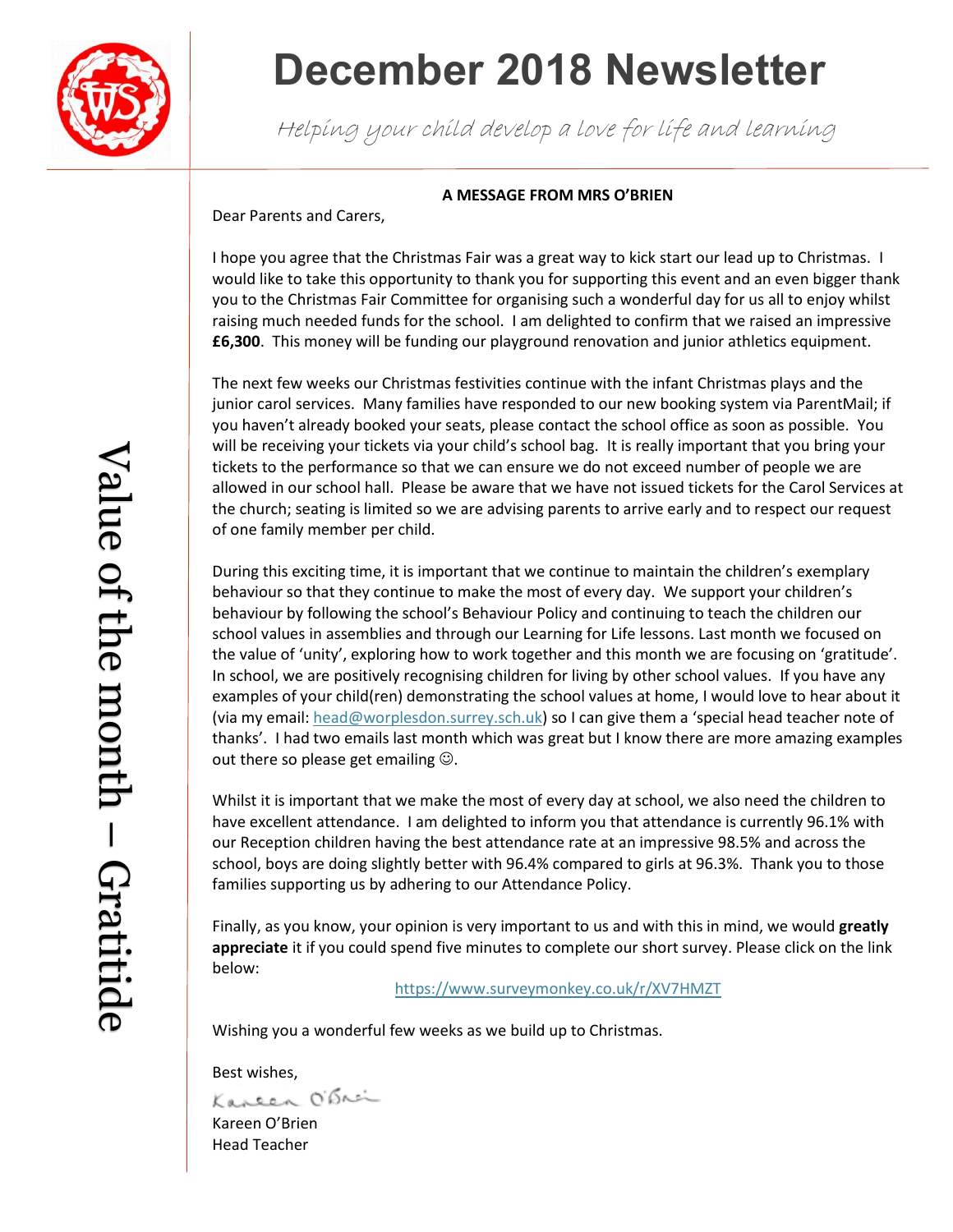

# **Updates & Dates**



## **GOODBYES**

At the end of the term we will sadly be saying "thank you, goodbye and good luck" to 4 members of staff, Mrs Kearl, Mrs Walsh, Mrs Starling & Mrs Smithyes.

Mrs Kearl is one of our Year 5 teachers who has been with us since September 2012. Mrs Kearl has decided to dedicate more time to her family and husband's business. We wish her well.

Mrs Walsh, our Reading Recovery Teacher and Mrs Starling, one of our Year 4 Teaching Assistants have both been here at Worplesdon since September 2001, but after 17 years they have decided it is time for a change. We send them both our very best wishes for the future.

Finally, Mrs Smithyes, who has been one of our Lunchtime Supervisors since 2011 has decided to move on to pastures new and we wish her all the best.

### **REMINDER – DEADLINE FOR RECEPTION/JUNIOR APPLICATIONS**

We would like to remind you that the closing date for Reception and Junior applications for September 2018 entry is **15 January 2019.** Full information is available on Surrey's website at [www.surreycc.gov.uk/primaryadmissions.](http://www.surreycc.gov.uk/primaryadmissions)





### **ONE-WAY ROUTE**

Please could we ask that when dropping off or picking up your children, whenever possible you follow the (unofficial) one-way route when leaving Fairlands. We are still getting a number of drivers who still turn right away from the school, down Brooke Forest which causes problems for the oncoming traffic. We really appreciate your co-operation - thank you  $\odot$ .

## **WOW, WOW, WOW……..**

Thank you to everyone for supporting the PTA Christmas fair this year, we are delighted to announce that the grand total raised is (drum roll……) **£6,300**. This is an outstanding amount and it couldn't have been done without you all getting behind the event and supporting it so generously.

The money will be spent on expanding the infant playground and on junior athletics equipment.

There are too many names to mention, but a special thanks to Santa No. 1 for stepping in, all your generous donations, local business sponsors, the amazing candy floss twirlers, all the staff at the entrance, the fabulous (and patient) team in the office, all the volunteers (122 of you!), on-line donations via BT Donate, Year 6 helpers, the fantastic choir…… and of course everyone who turned up on the day and took part.

PTA funds really make a significant difference to the children and the school, so a great big heartfelt thank you for making it all worthwhile.

Wishing you all a very Merry Christmas.

PTA Christmas Fair Team